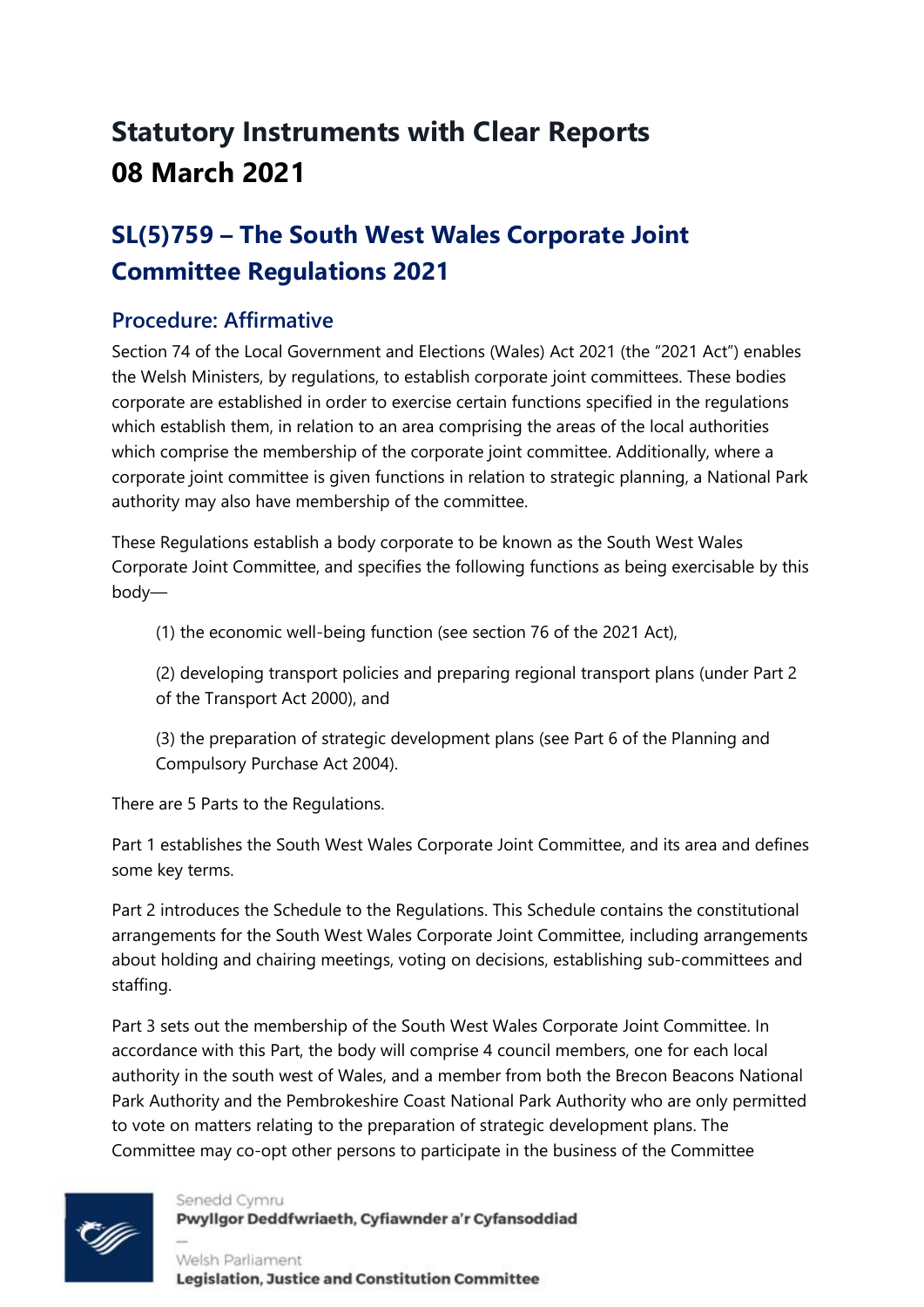(known as "co-opted participants") and may give co-opted participants voting rights.

Part 4 specifies that the 3 functions mentioned above may be exercised by the South West Wales Corporate Joint Committee and that the Committee may do other things to facilitate the exercise of those functions or things which are incidental or conducive to the exercise of those functions.

Part 5 contains provision about how the South West Wales Corporate Joint Committee is to calculate its budget and how it is to be funded.

**Parent Act:** Local Government and Elections (Wales) Act 2021 **Date Made: Date Laid: Coming into force date:**

# **SL(5)760 – The North Wales Corporate Joint Committee Regulations 2021**

#### **Procedure: Affirmative**

Section 74 of the Local Government and Elections (Wales) Act 2021 (the "2021 Act") enables the Welsh Ministers, by regulations, to establish corporate joint committees. These bodies corporate are established in order to exercise certain functions specified in the regulations which establish them, in relation to an area comprising the areas of the local authorities which comprise the membership of the corporate joint committee. Additionally, where a corporate joint committee is given functions in relation to strategic planning, a National Park authority may also have membership of the committee.

These Regulations establish a body corporate to be known as the North Wales Corporate Joint Committee, and specifies the following functions as being exercisable by this body—

(1) the economic well-being function (see section 76 of the 2021 Act),

(2) developing transport policies and preparing regional transport plans (under Part 2 of the Transport Act 2000), and

(3) the preparation of strategic development plans (see Part 6 of the Planning and Compulsory Purchase Act 2004).

There are 5 Parts to these Regulations.

Part 1 establishes the North Wales Corporate Joint Committee, and its area and defines some key terms.



Senedd Cymru Pwyllgor Deddfwriaeth, Cyfiawnder a'r Cyfansoddiad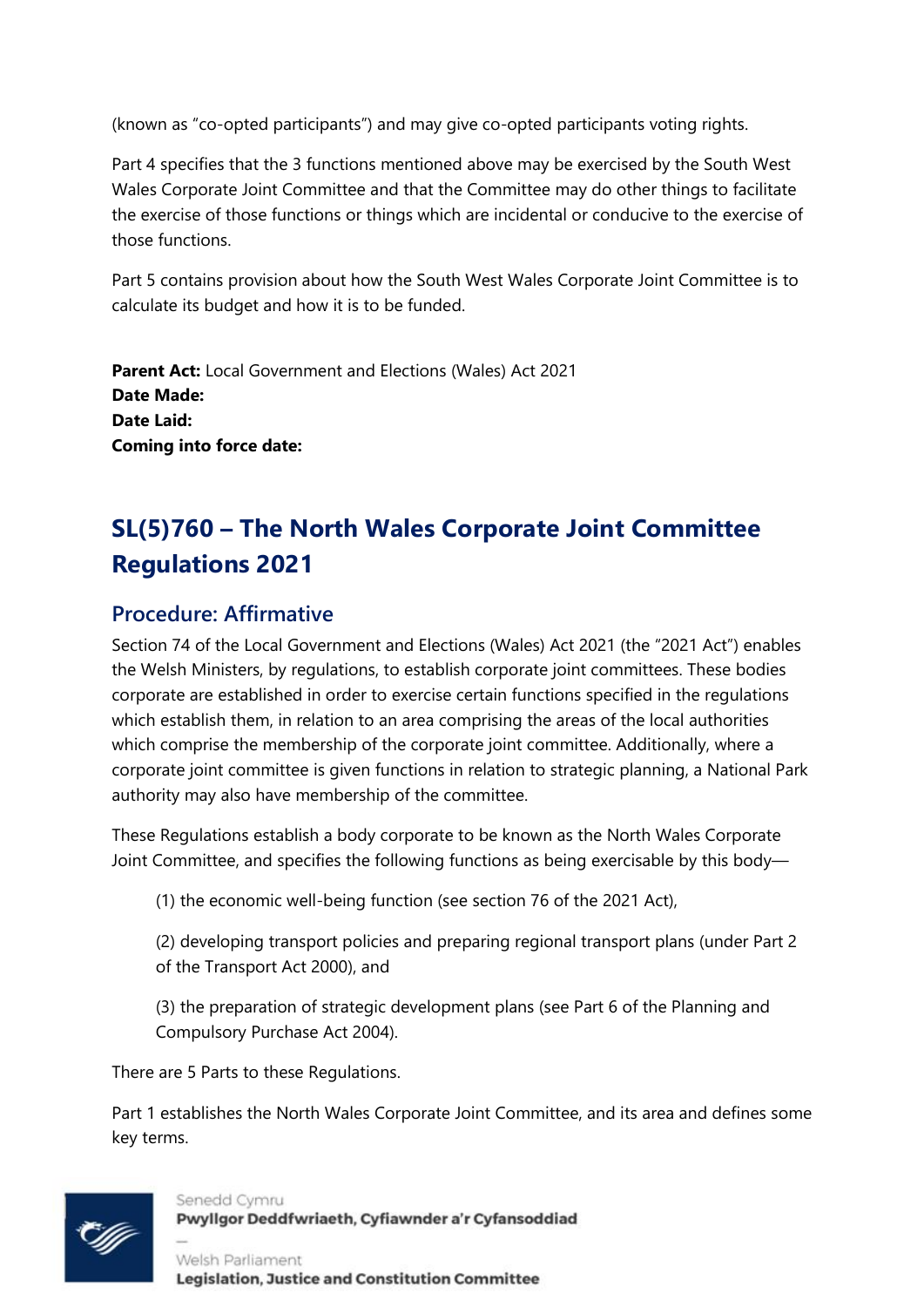Part 2 introduces the Schedule to the Regulations. This Schedule contains the constitutional arrangements for the North Wales Corporate Joint Committee, including arrangements about holding and chairing meetings, voting on decisions, establishing sub-committees and staffing.

Part 3 sets out the membership of the North Wales Corporate Joint Committee. In accordance with this Part, the body will comprise 6 council members, one for each local authority in the north of Wales, and a member from the Snowdonia National Park Authority who is only permitted to vote on matters relating to the preparation of strategic development plans. The Committee may co-opt other persons to participate in the business of the Committee (known as "co-opted participants") and may give co-opted participants voting rights.

Part 4 specifies that the 3 functions mentioned above may be exercised by the North Wales Corporate Joint Committee and that the Committee may do other things to facilitate the exercise of those functions or things which are incidental or conducive to the exercise of those functions.

Part 5 contains provision about how the North Wales Corporate Joint Committee is to calculate its budget and how it is to be funded.

**Parent Act:** Local Government and Elections (Wales) Act 2021 **Date Made: Date Laid: Coming into force date:**

# **SL(5)761 – The Mid Wales Corporate Joint Committee Regulations 2021**

#### **Procedure: Affirmative**

Section 74 of the Local Government and Elections (Wales) Act 2021 (the "2021 Act") enables the Welsh Ministers, by regulations, to establish corporate joint committees. These bodies corporate are established in order to exercise certain functions specified in the regulations which establish them, in relation to an area comprising the areas of the local authorities which comprise the membership of the corporate joint committee. Additionally, where a corporate joint committee is given functions in relation to strategic planning, a National Park authority may also have membership of the committee.

These Regulations establish a body corporate to be known as the Mid Wales Corporate Joint Committee, and specifies the following functions as being exercisable by this body—

(1) the economic well-being function (see section 76 of the 2021 Act),



Senedd Cymru Pwyllgor Deddfwriaeth, Cyfiawnder a'r Cyfansoddiad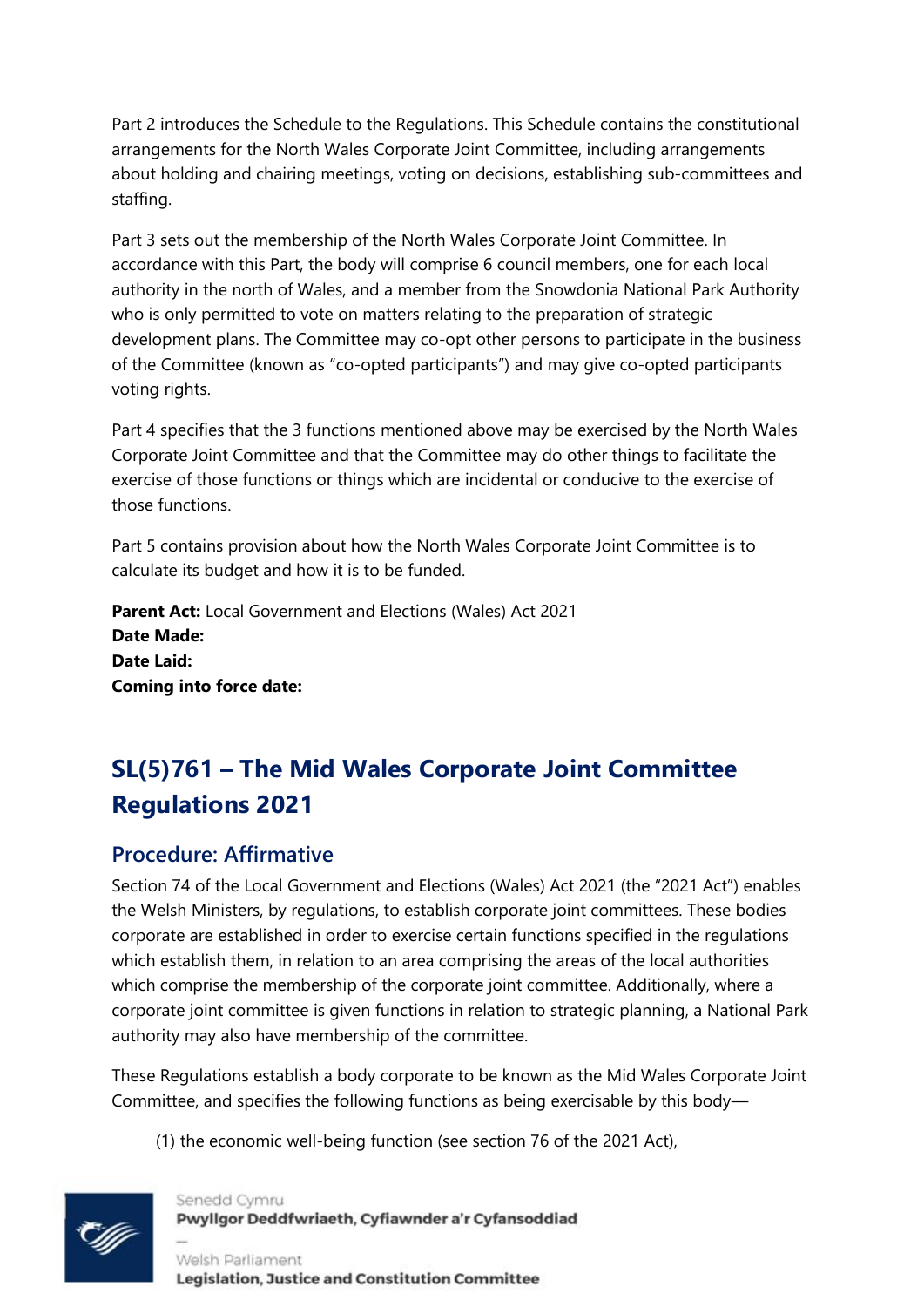(2) developing transport policies and preparing regional transport plans (under Part 2 of the Transport Act 2000), and

(3) the preparation of strategic development plans (see Part 6 of the Planning and Compulsory Purchase Act 2004).

There are 5 Parts to these Regulations.

Part 1 establishes the Mid Wales Corporate Joint Committee, and its area and defines some key terms.

Part 2 introduces the Schedule to the Regulations. This Schedule contains the constitutional arrangements for the Mid Wales Corporate Joint Committee, including arrangements about holding and chairing meetings, voting on decisions, establishing sub-committees and staffing.

Part 3 sets out the membership of the Mid Wales Corporate Joint Committee. In accordance with this Part, the body will comprise 2 council members, one for each local authority in mid Wales, and a member from the Brecon Beacons National Park Authority who is only permitted to vote on matters relating to the preparation of strategic development plans. The Committee may co-opt other persons to participate in the business of the Committee (known as "co-opted participants") and may give co-opted participants voting rights.

Part 4 specifies that the 3 functions mentioned above may be exercised by the Mid Wales Corporate Joint Committee and that the Committee may do other things to facilitate the exercise of those functions or things which are incidental or conducive to the exercise of those functions.

Part 5 contains provision about how the Mid Wales Corporate Joint Committee is to calculate its budget and how it is to be funded.

**Parent Act:** Local Government and Elections (Wales) Act 2021 **Date Made: Date Laid: Coming into force date:**

# **SL(5)762 – The South East Wales Corporate Joint Committee Regulations 2021**

#### **Procedure: Affirmative**

Section 74 of the Local Government and Elections (Wales) Act 2021 (the "2021 Act") enables the Welsh Ministers, by regulations, to establish corporate joint committees. These bodies corporate are established in order to exercise certain functions specified in the regulations



Senedd Cymru Pwyllgor Deddfwriaeth, Cyfiawnder a'r Cyfansoddiad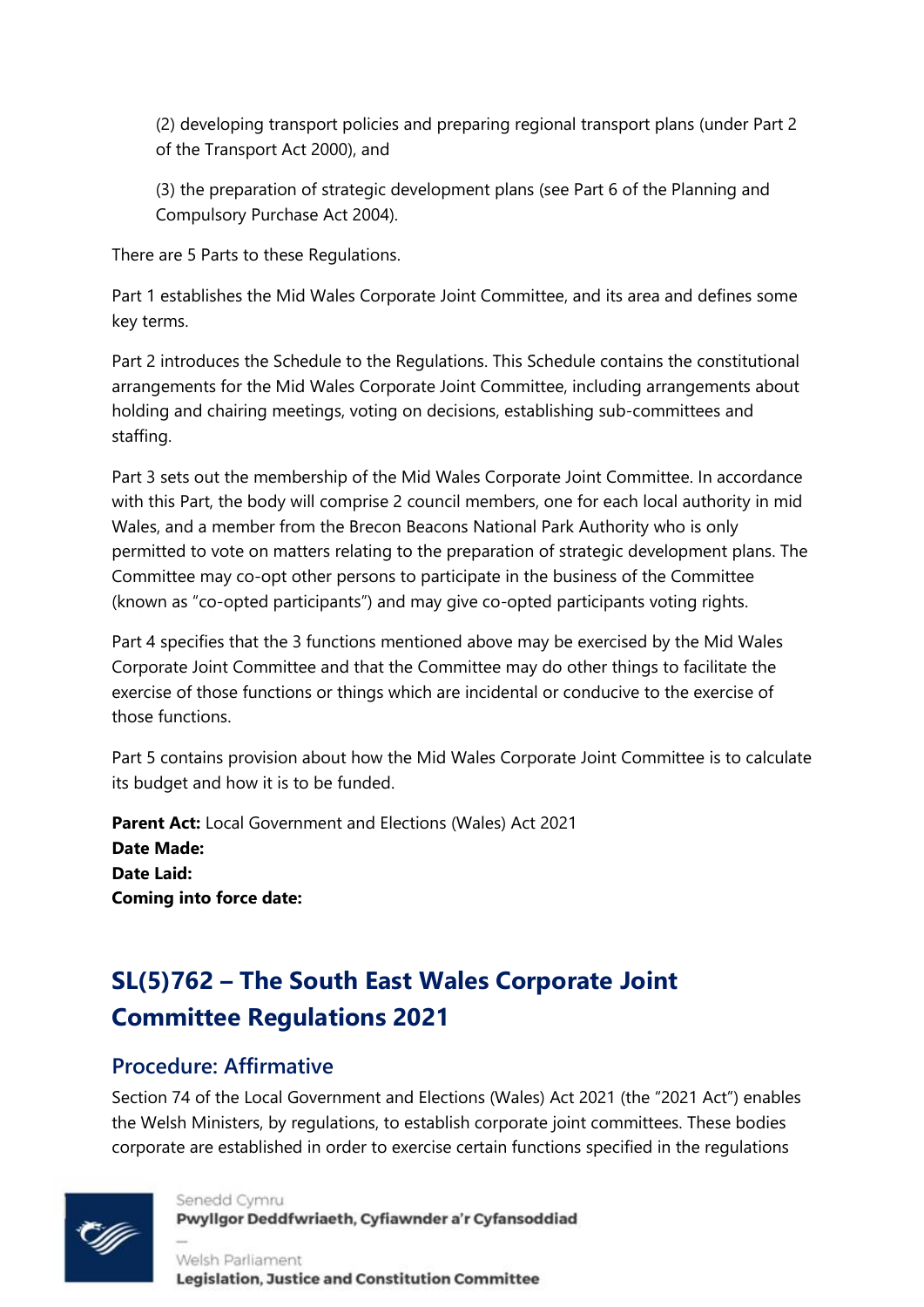which establish them, in relation to an area comprising the areas of the local authorities which comprise the membership of the corporate joint committee. Additionally, where a corporate joint committee is given functions in relation to strategic planning, a National Park authority may also have membership of the committee.

These Regulations establish a body corporate to be known as the South East Wales Corporate Joint Committee, and specifies the following functions as being exercisable by this body—

(1) the economic well-being function (see section 76 of the 2021 Act),

(2) developing transport policies and preparing regional transport plans (under Part 2 of the Transport Act 2000), and

(3) the preparation of strategic development plans (see Part 6 of the Planning and Compulsory Purchase Act 2004).

There are 5 Parts to these Regulations.

Part 1 establishes the South East Wales Corporate Joint Committee, and its area and defines some key terms.

Part 2 introduces the Schedule to the Regulations. This Schedule contains the constitutional arrangements for the South East Wales Corporate Joint Committee, including arrangements about holding and chairing meetings, voting on decisions, establishing sub-committees and staffing.

Part 3 sets out the membership of the South East Wales Corporate Joint Committee. In accordance with this Part, the body will comprise 10 council members, one for each local authority in the south east of Wales, and a member from the Brecon Beacons National Park Authority who is only permitted to vote on matters relating to the preparation of strategic development plans. The Committee may co-opt other persons to participate in the business of the Committee (known as "co-opted participants") and may give co-opted participants voting rights.

Part 4 specifies that the 3 functions mentioned above may be exercised by the South East Wales Corporate Joint Committee and that the Committee may do other things to facilitate the exercise of those functions or things which are incidental or conducive to the exercise of those functions.

Part 5 contains provision about how the South East Wales Corporate Joint Committee is to calculate its budget and how it is to be funded.

**Parent Act:** Local Government and Elections (Wales) Act 2021 **Date Made: Date Laid:**



Senedd Cymru Pwyllgor Deddfwriaeth, Cyfiawnder a'r Cyfansoddiad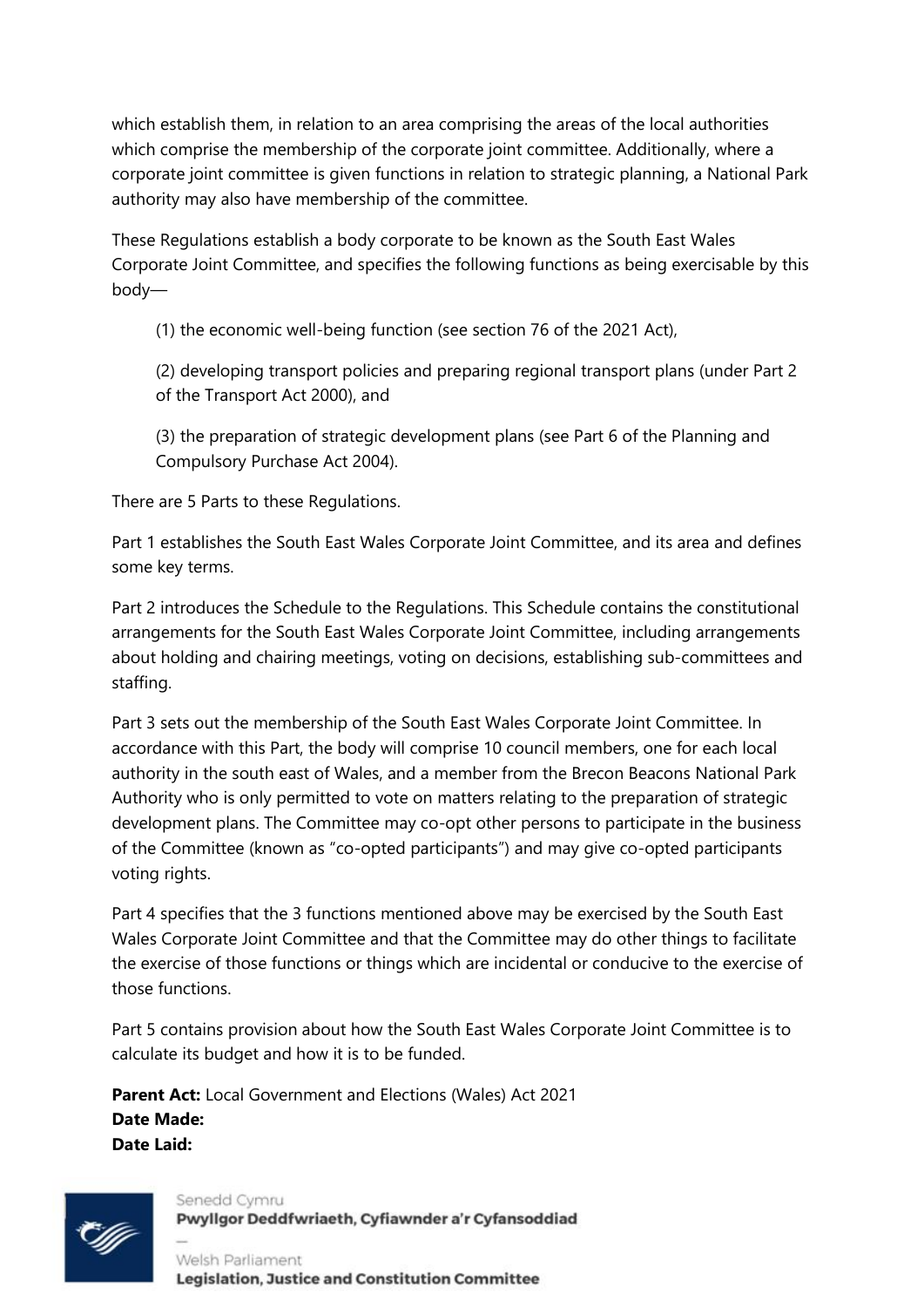**Coming into force date:**

### **SL(5)763 – The Equality Act 2010 (Public Authorities subject to the Public Sector Equality Duty) (Wales) Order 2021**

#### **Procedure: Affirmative**

This Order amends Part 2 of Schedule 19 to the Equality Act 2010 ("the Act") by adding corporate joint committees established by regulations made under Part 5 of the Local Government and Elections (Wales) Act 2021 to the list of relevant Welsh authorities subject to the Public Sector Equality Duty under section 149(1) of the Act.

The relevant Welsh authorities specified in Part 2 of Schedule 19 to the Act are authorities that satisfy the test in section 157(2) of the Act; that is they are 'devolved Welsh authorities' within the meaning given by section 157A of the Government of Wales Act 2006.

**Parent Act:** Equality Act 2010 **Date Made: Date Laid: Coming into force date:** 01 April 2021

# **SL(5)765 – The Public Audit (Wales) Act 2004 (Amendment) (Local Government Bodies in Wales) Order 2021**

#### **Procedure: Affirmative**

The Public Audit (Wales) Act 2004 (the 2004 Act) confers functions on the Auditor General for Wales, including provision about the audit of accounts of public bodies in Wales.

Section 12(1) of the 2004 Act lists the local government bodies in Wales to which Part 2 of that Act applies. Section 12(2) of the 2004 Act enables the Welsh Ministers, by Order, to amend that list.

This Order adds corporate joint committees established by Regulations made under Part 5 of the Local Government and Elections (Wales) Act 2021 to the list in section 12(1) of the 2004 Act. The Order also makes minor consequential and supplementary provision.

Corporate joint committees are bodies corporate consisting of such local authorities in Wales as are specified in Regulations establishing a corporate joint committee and, in some circumstances, National Park authorities in Wales.

**Parent Act:** Public Audit (Wales) Act 2004 **Date Made:**

Senedd Cymru



Pwyllgor Deddfwriaeth, Cyfiawnder a'r Cyfansoddiad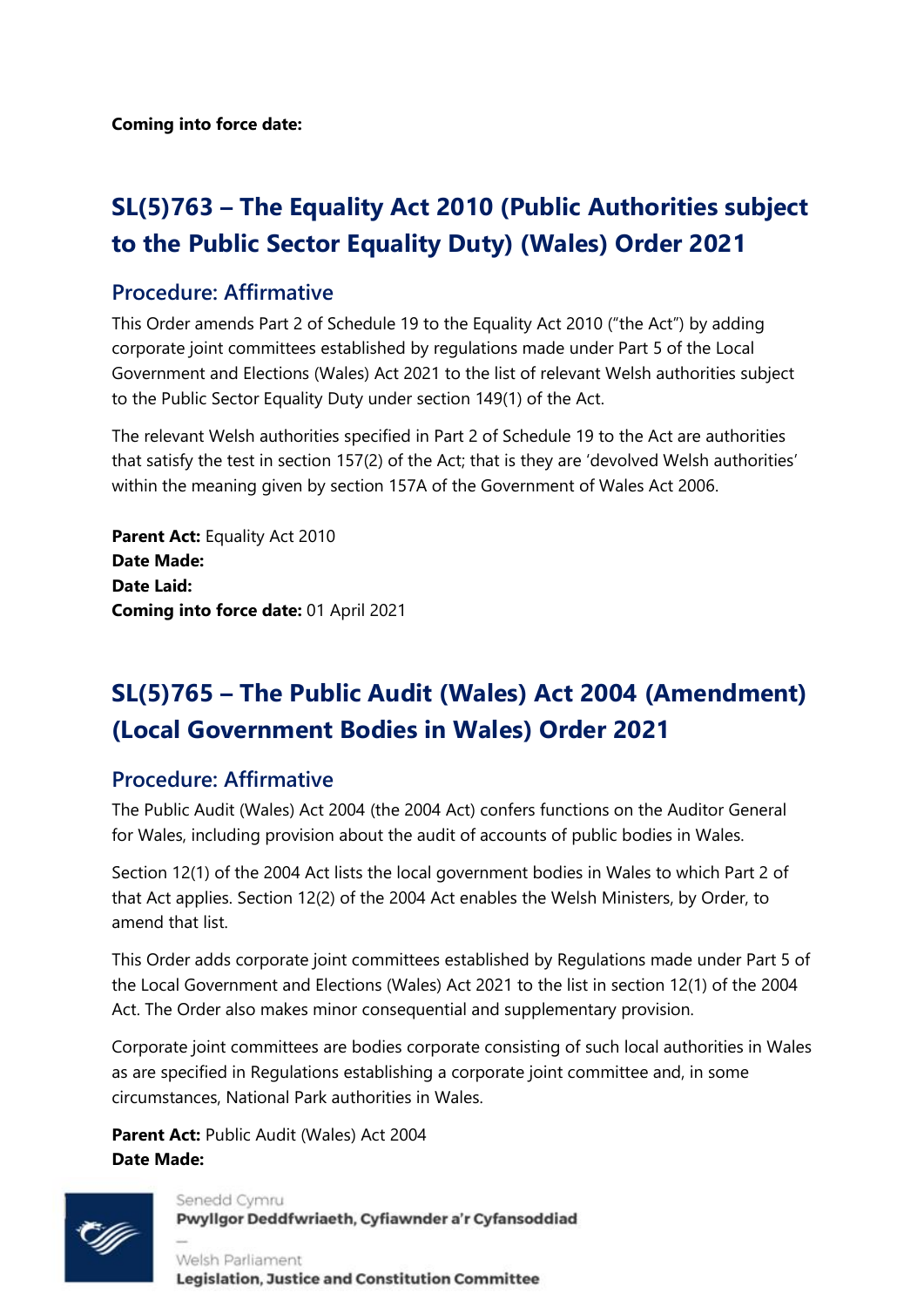**Date Laid: Coming into force date:** 01 April 2021

### **SL(5)766 – The Public Services Ombudsman (Wales) Act 2019 (Amendment of Schedule 3) Regulations 2021**

#### **Procedure: Affirmative**

These Regulations amend Schedule 3 to the Public Services Ombudsman (Wales) Act 2019. Schedule 3 sets out the bodies and other persons who are listed authorities for the purposes of that Act and are therefore within the remit of the Public Services Ombudsman for Wales ("the Ombudsman").

These Regulations add to Schedule 3 corporate joint committees which are established by Regulations made under Part 5 of the Local Government and Elections (Wales) Act 2021.

These Regulations specify that all of the functions of a corporate joint committee are to fall within the remit of the Ombudsman under Part 3 of that Act.

**Parent Act:** Public Services Ombudsman (Wales) Act 2019 **Date Made: Date Laid: Coming into force date:** 01 April 2021

# **SL(5)768 – The Corporate Joint Committees (General) (Wales) Regulations 2021**

#### **Procedure: Affirmative**

These Regulations ("the General Regulations") introduce a number of general provisions in relation to Corporate Joint Committees established under Part 5 of the Local Government and Elections (Wales) Act 2021.

The General Regulations seek to ensure that:

- as part of the wider application of the local government ethical framework that members, co-opted participants and employees of Corporate Joint Committees are subject to appropriate standards of conduct.
- Corporate Joint Committees are subject to an appropriate accounting, audit and financial management regime.

The General Regulations also make a small number of minor amendments to:



Senedd Cymru Pwyllgor Deddfwriaeth, Cyfiawnder a'r Cyfansoddiad